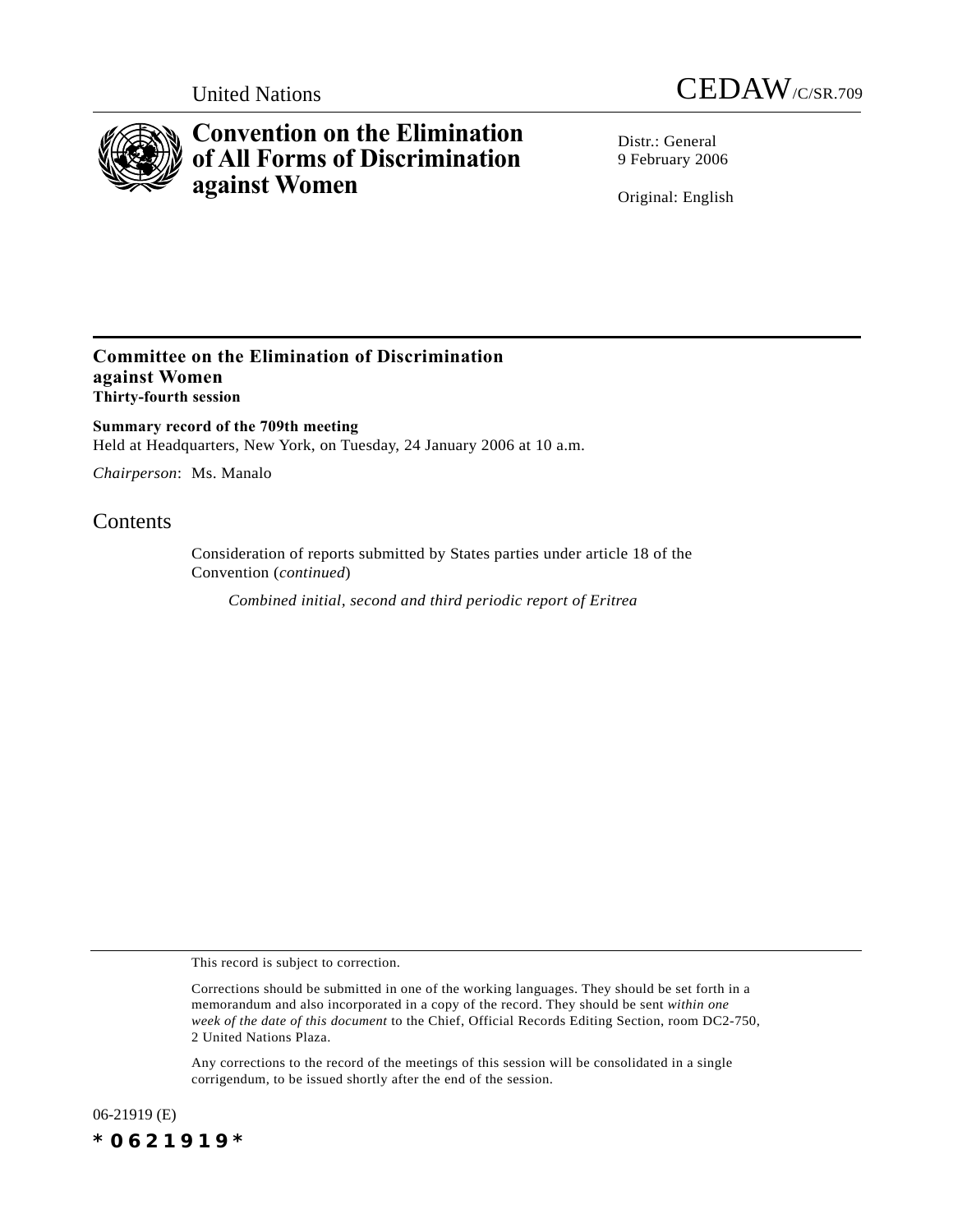*The meeting was called to order at 10.10 a.m.*

**Consideration of reports submitted by States parties under article 18 of the Convention** (*continued*)

*Combined initial, second and third periodic report of Eritrea* (CEDAW/C/ERI/1-3 and Corr.1, CEDAW/C/ERI/Q/1-3, CEDAW/C/ERI/Q/ 1-3/Add.1)

1. *At the invitation of the Chairperson, the members of the delegation of Eritrea took places at the Committee table*.

2. **Ms. Gebreab** (Eritrea) said that women's liberation had been an important part of the struggle for national liberation from colonial rule that had begun in the early 1960s in Eritrea. During the thirtyyear struggle for national liberation, women had participated equally in the economy, education and health, as well as in policy formulation, governance and military operations, and had accounted for one third of the forces in active combat. The Government's efforts towards full equality of women was a reaffirmation of the policy which had been central to the long struggle for liberation.

3. After independence, the political will of the Government for the advancement of women had been re-emphasized in the national Macro Policy adopted in 1994 and further developed in the adoption of the National Gender Policy in 2005. Independent Eritrea's first Constitution, ratified in 1997, codified women's right to participate in leadership, to vote in elections and run for any political office in national, regional and village assemblies, and to pursue, on an equal basis, all economic, commercial and trade advantages. Its development efforts, therefore, were anchored in the recognition that gender equality was a prerequisite for sustainable development.

4. Since the submission of the report in 2004, further steps had been taken to promote the cause of women. Based on the National Gender Action Plan, the Cabinet of Ministers had passed resolutions to ensure gender mainstreaming in their respective ministries and sectors, approved a time-bound action plan for its implementation and committed themselves to working closely with the National Union of Eritrean Women (NUEW). A woman governor had been appointed in one of the country's six regions, as well as a woman mayor in Massawa, its second largest city.

5. The National Educational Gender Policy and Strategy, issued in April 2005, ensured equal rights and opportunities for both sexes and addressed the current inequalities between boys and girls in access to education and performance, in line with the Millennium Development Goal of universal primary education by 2015. It also aimed at closing the gender gap in secondary education by 2020. Recognizing that women's household chores and economic responsibilities hampered their ability to take advantage of educational opportunities, the Government, in collaboration with NUEW and the World Food Programme (WFP) had launched the "food for education" programme, which was designed to increase women's participation in education by providing free basic foodstuffs (flour, oil, sugar and salt) to free up time which could be devoted to education. Preliminary results indicated greater participation by young women in educational activities and more encouragement and support from male family members. A one-year remedial academic curriculum had also been introduced to provide better preparation for young people, especially women, in post-secondary vocational and professional programmes; it had led to an increase of enrolment by young women in such programmes.

6. Economic poverty was the root cause of malnutrition and poor health among the population, especially among children and women of childbearing age. In the past five years, persistent drought and the border conflict with neighbouring Ethiopia had worsened the situation of poverty. The Government distributed free essential vitamins, iodine and mosquito nets to women of childbearing age. In addition, it had adopted a five-year programme to train more health professionals that included midwifery training as a requirement in nursing programme and offered sex education in schools. Furthermore, the Cabinet of Ministers had resolved to draft legislation prohibiting female circumcision and to ensure that legal and safe abortion services were provided. Finally, to control the spread of HIV/AIDS, the Government had expanded its campaign against the disease by launching HAMSET II, the second phase of a programme jointly run by the Government, NUEW and local NGOs, aimed at preventing HIV/AIDS, malaria, sexually transmitted diseases and tuberculosis.

7. With regard to economic empowerment of women, the Cabinet of Ministers had taken steps in the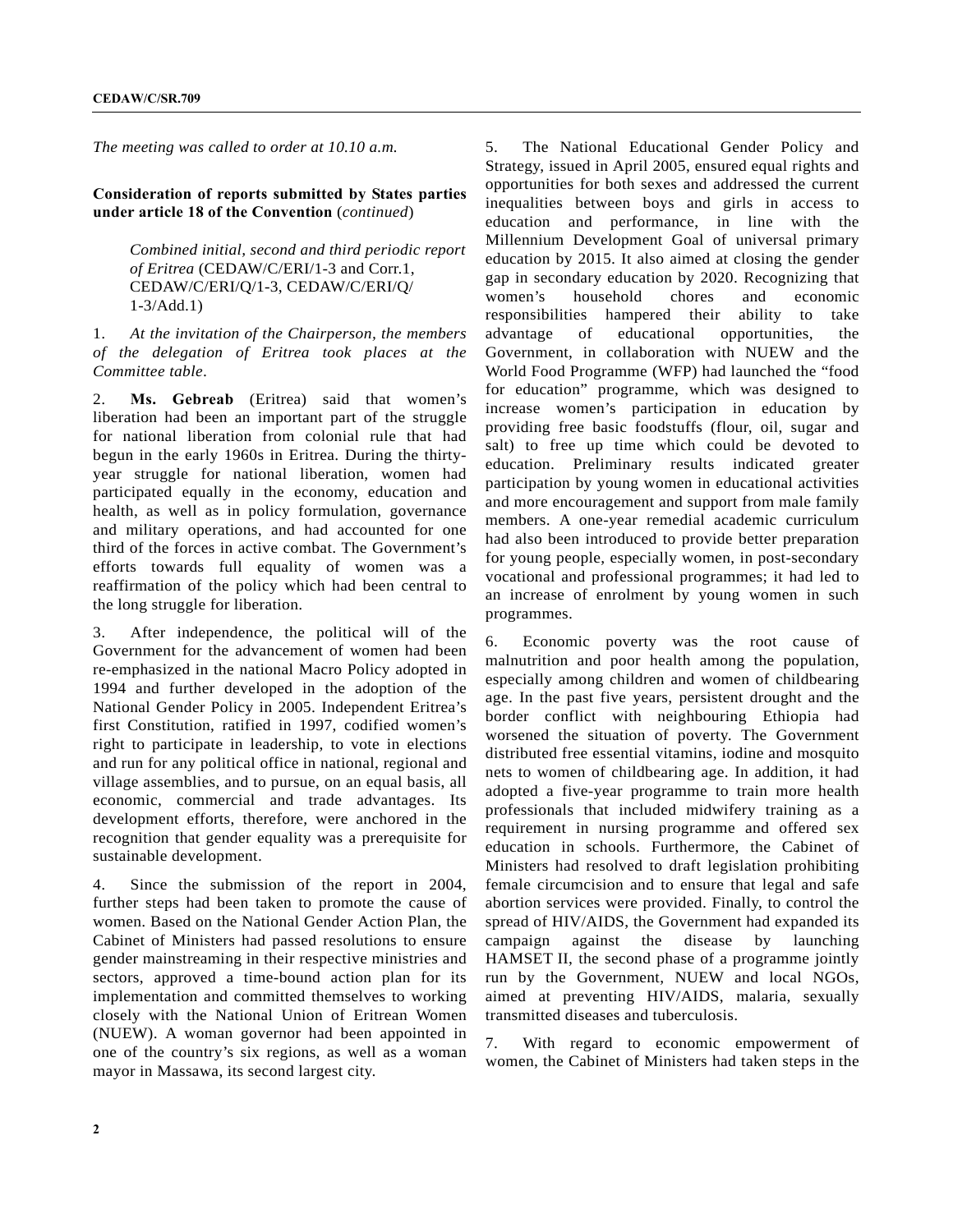area of job creation and income generation for women, including promotion of small-scale agricultural and commercial activities owned by women, training women in non-traditional skills such as construction and transportation, providing low-interest loans, upgrading marketable skills, reducing their burden of domestic chores and ensuring women's equal rights to land ownership. The Ministers also agreed to hold regular meetings with NUEW to oversee implementation of its decisions.

8. One of the major constraints on efforts for the advancement of women was persistent drought and poverty, which took a greater toll on women than on men. Malnutrition victimized women of childbearing age and undermined efforts to bring about equal opportunity. To reduce the dependence on rain-fed agriculture, the Government was spearheading a national campaign to build dams, irrigation systems and feeder roads, but the resource and time requirements were immense.

9. Negative sociocultural, religious and customary practices would have to be changed if all forms of discrimination against women were to be eliminated. The Government might have a total commitment to the enforcement of laws that were in harmony with international standards, but long-held beliefs and practices could be an insidious constraint on the achievement of that goal.

10. As a small, newly independent developing country, Eritrea lacked the comprehensive and reliable data necessary to plan and implement programmes. Inadequate gender-disaggregated data limited its efforts to promote the cause of women. The Government had recently drafted a National Statistics Act that would require government institutions and the private sector to provide statistical information on a regular basis.

11. Last but not least, regional peace and stability were prerequisites to sustainable socio-economic and political development, not just for women but for all peoples. The displacement of a significant portion of the population and the hardships being inflicted by Ethiopia's refusal to abide by the final decision of the Eritrea-Ethiopia Boundary Commission and the regrettable failure of the United Nations Security Council to enforce the border demarcation decision were real impediments in efforts to promote the cause of women.

### *Articles 1 and 2*

12 **Mr. Flinterman** said that it was unclear whether the Convention would indeed be part of the national legal system of Eritrea once the consolidation of domestic laws and international instruments was completed in 2007. If not, Eritrea would not be in compliance with its international obligations. He would like to know the level of awareness among the judiciary of the provisions of the Convention and if it and other human rights instruments were covered in judicial training programmes and the law school curriculum. There was no indication whether Eritrea intended to ratify the Optional Protocol to the Convention.

13. **Ms. Gaspard** said that, although the report did not completely follow the reporting guidelines, the Committee hoped to be helpful to the young nation through the constructive dialogue. She had been concerned at the statement in the written replies to the list of issues that Eritrea had no plans to adopt a law prohibiting female genital mutilation and would like to hear more about the content of the bill to outlaw female circumcision mentioned in the introductory statement and when it would be considered. She asked if the country had ratified the Protocol to the African Charter on Human and People's Rights on the Rights of Women in Africa.

14. **Ms. Khan** asked if the law reform committee within the Ministry of Justice was also empowered to review customary laws. She suggested that the aim should not be to have laws that were "genderimpartial" but laws that were gender-sensitive. She would like to know the status of customary law vis-àvis the Civil Code, and whether the Macro Policy would reform the laws governing marriage.

15. Finally, she inquired whether any government agency had collaborated with NUEW in the preparation of the report.

16. **Ms. Gabr** said that she would like to learn more about the status, mandate, financing and access to resources of the National Union of Eritrean Women. It would also be interesting to hear about any plans for cooperation with the National Committee on the Rights of the Child, since the interests of children and women were often closely intertwined.

17. **Ms. Shin** said that although article 7.2 of the Constitution contained a definition of discrimination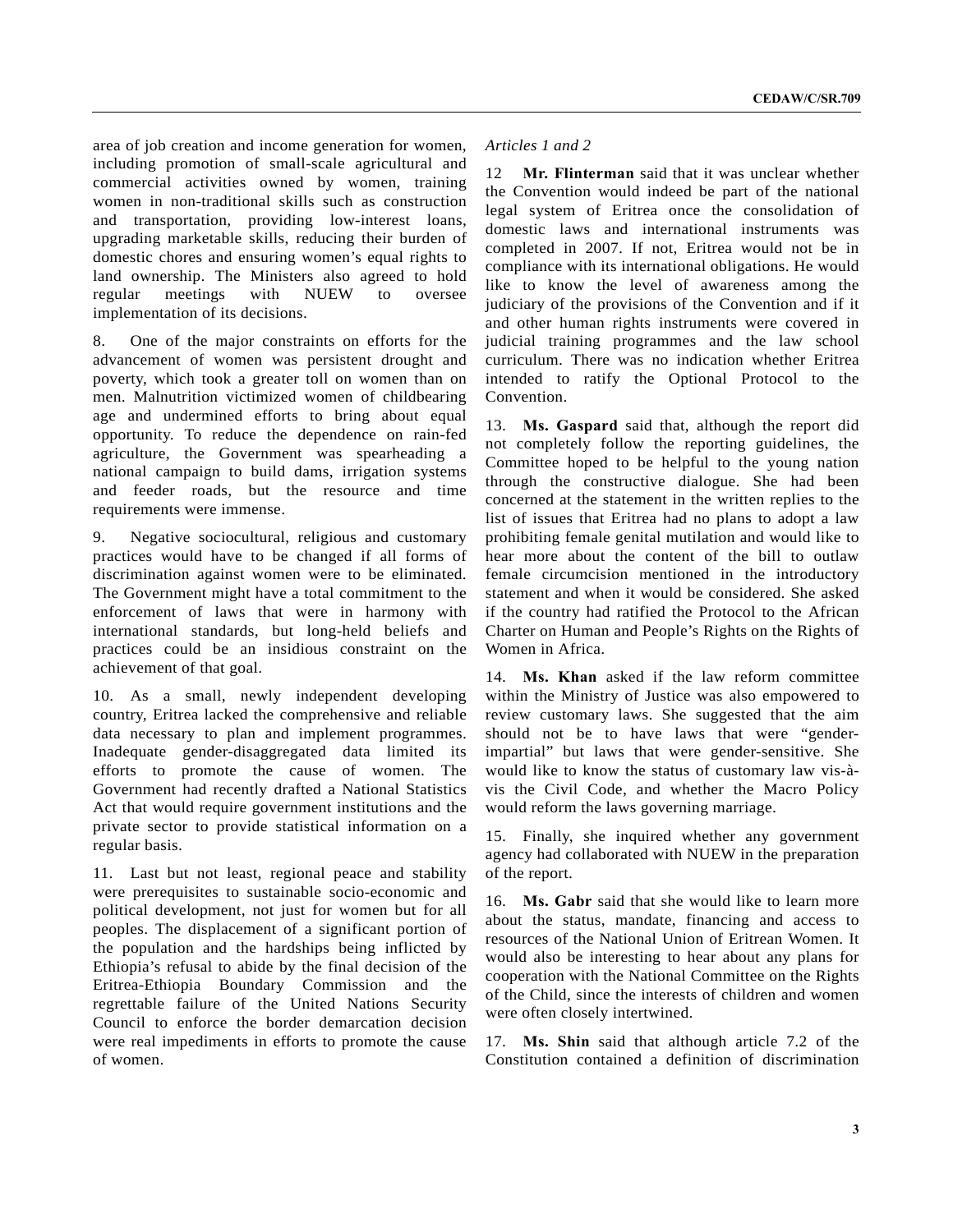against women, it did not define discrimination as it was understood in terms of the Convention. She would like to hear more about the understanding of discrimination against women and gender equality, as well as any plans to embody a definition of discrimination and gender equality in special legislation.

18. **Ms. Saiga** said that she would like more information about the status of the Ministry of Justice law reform committee, whether it would complete its work in 2007 as planned, and any concrete proposals for amendments and time frames for harmonization.

19. **Ms. Gnacadja** asked the delegation to clarify whether a law was applicable as soon as it was adopted, or whether executing legislation was needed and whether the law reform committee had the authority to abrogate a law.

20. **Ms. Morvai** wondered whether women, including Ethiopian women, had played any role in peacebuilding and peacekeeping during the terrible years of war in Eritrea and whether the work of the United Nations in that area had been utilized. She also asked which Western countries had extended cooperation in the area of women's rights and development and what Eritrea's expectations for the future were, for example with respect to financial assistance.

21. **Ms. Gebreab** (Eritrea), responding to the question of how the Convention was being implemented, said that the Government and people of Eritrea were committed to gender equality, which was a prerequisite for national development and security. Any legislation contrary to that policy was considered unconstitutional. However, all the provisions of the Convention could not be implemented overnight. Although Eritrea had not ratified the Protocol to the African Charter on Human and People's Rights on the Rights of Women in Africa, her country had no difficulty with that instrument.

22. With regard to training on gender equality within the legal system, she pointed out that Eritrea was no different from any other country seeking to ensure the human rights of its people and, although there might not be specific legislation to that effect, the equality of the sexes in all areas was a basic principle of her country's policy.

23. While agreeing that female genital mutilation violated the human rights of the girl child, she said that criminalizing such a deep-rooted practice would only send it underground, with grave consequences for those girls who suffered medical complications. Efforts should focus on education and advocacy to increase awareness of the harm it inflicted so that agreement could be reached on the need for legislation; she estimated that it would take about two years before a law on the subject could be adopted.

24. As to the question of the relationship between traditional and civil law and gender impartiality, she drew attention to the example of marriage, which could be conducted in accordance with either type of law. The social context often created a situation where traditional law would prevail; for instance a Muslim woman would marry under sharia or traditional law, but could register her marriage under civil law.

25. With regard to underage marriage, she pointed out that, although constitutional law set the marriageable age at 18 years, in villages, where births were not registered and witnesses would testify on each other's behalf to prove a child's age, the situation was different. Once again, education was needed to change practices, and the rising literacy rate, achieved through Eritrea's literacy programme, would surely have a positive effect.

26. **Mr. Giorgio** (Eritrea) said that, following Eritrea's official independence in 1993, the colonial codes and all discriminatory legislation had been repealed, and civil and penal legislation had been drafted, with due consideration for traditional law. Work on the Eritrean legal system would surely continue until 2007.

27. **Ms. Gebreab** (Eritrea) said that NUEW had been established in 1979 as a non-governmental organization. Because of the many displaced Eritrean women and women in the diaspora, it had attended several conferences abroad where women's rights were discussed. It had also engaged in the fight for independence and social equality. After independence, it had chosen to remain a non-governmental organization, but the Government had subsequently asked it to become the national mechanism for the advancement of women.

28. It received 10 per cent of its funding from the State budget. The remaining 90 per cent came from bilateral and multilateral donors, other countries and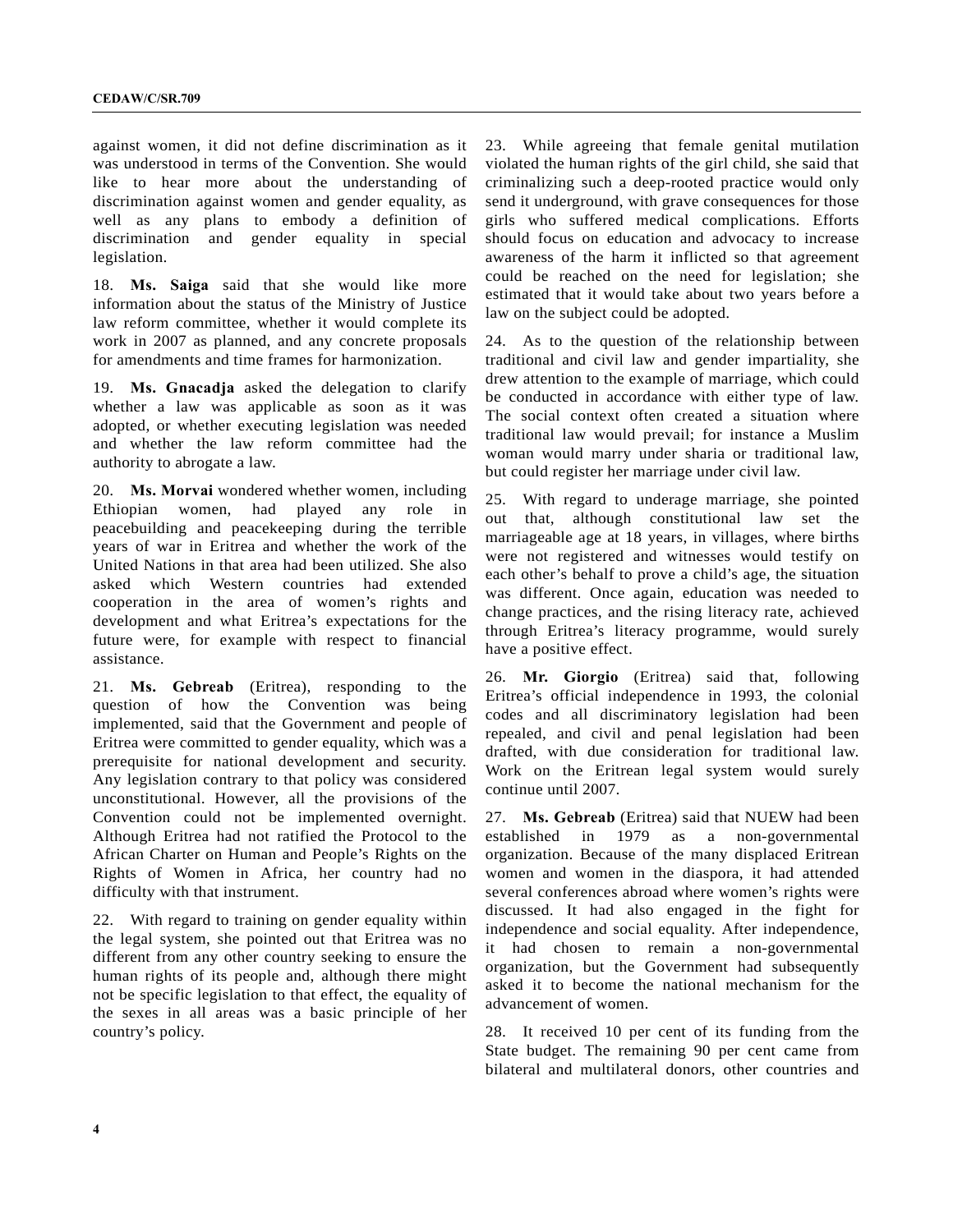non-governmental organizations. However, NUEW was an autonomous entity with its own programme, which included lobbying on behalf of women's issues. For example, it sought to ensure that gender concerns were incorporated into international poverty reduction and food strategies and played an important advocacy role in the area of land tenure for, although men and women had equal access to land use, land was generally allocated on the basis of family rather than to particular individuals.

29. NUEW was involved in all sectors of policy regarding women, from the grass-roots level to the Government, and operated both within Eritrea and in the diaspora; if women in the diaspora were experiencing a problem, a report would be prepared and submitted to the Government.

30. She indicated that children's affairs had been incorporated into women's issues. NUEW participated in the work of the Ministry of Social Affairs and had instituted programmes to support working mothers, for example, by establishing kindergartens. It also focused on ensuring benefits for the most vulnerable women and was preparing a project for elderly women. Although NUEW established such projects, they were carried out by the community concerned.

31. While Eritrean legislation had been brought into line with the Convention only theoretically, each article represented a commitment for the Government. The Ministry of Justice had established a committee to draft the necessary legislation, for example on trade law, which would be sent to the Government for discussion and approval. The Committee could also provide guidance on how to promulgate legislation to resolve a conflict between Eritrean law and the Convention.

32. In response to the question concerning women and peacekeeping, she explained that during the years of war from 1960 to 1991, only non-governmental organizations and men and women in the diaspora had worked for peace. The people of Eritrea had paid dearly with thousands of martyrs and currently wanted to look towards the future and work in peace. Although Eritrean and Ethiopian women had held joint discussions in time of war, no solution had resulted from that effort.

## *Article 3*

33. **Ms. Zou** asked which government body was responsible for the implementation of the Beijing Platform for Action in the country.

34. **Ms. Tavares da Silva**, noting that the delegation did not include representatives of any ministries, expressed the hope that all ministries were involved in women's issues. She inquired whether, in addition to its advocacy role, NUEW played a supervisory role in respect of gender mainstreaming. She also raised the question of men's involvement in the development and promotion of gender concerns. She noted in the responses to the list of issues and questions (CEDAW/C/ERI/1-3/Add.1, p. 4), that institutional mechanisms to address gender issues were being strengthened and asked for those mechanisms to be identified. She also requested clarification on the relation between the National Gender Action Plan 2004-2008 and the Government's gender policy document.

35. Ms. Schöpp-Schilling stressed the importance of government accountability. The report showed some conceptual confusion between gender mainstreaming and affirmative action. Gender mainstreaming was a procedure, involving analysis. For that, however, statistics were necessary. She asked what measures were being taken to collect statistics and whether Eritrea had requested international assistance in that regard. Lastly, she wished to know why no quota system had been applied in village council elections and what the results of those elections had been.

36. **Ms. Gaspard** asked whether any other NGOs were involved in gender issues in Eritrea, besides NUEW.

37. **Ms. Saiga** wished to know what was the main concern of NUEW, as both a national mechanism and an NGO, in terms of gender policy. She requested information on NUEW's structure, particularly its chapters, the number of people working for it locally and the different sectors in which it was involved.

38. **Ms. Shin** noted that the report contained no information about violence against women and asked what mechanisms would be used to collect the relevant data. She emphasized in that connection the relevance of the Committee's General Recommendation 19. She wished to know what would be done to ensure that future data collection would cover all forms of such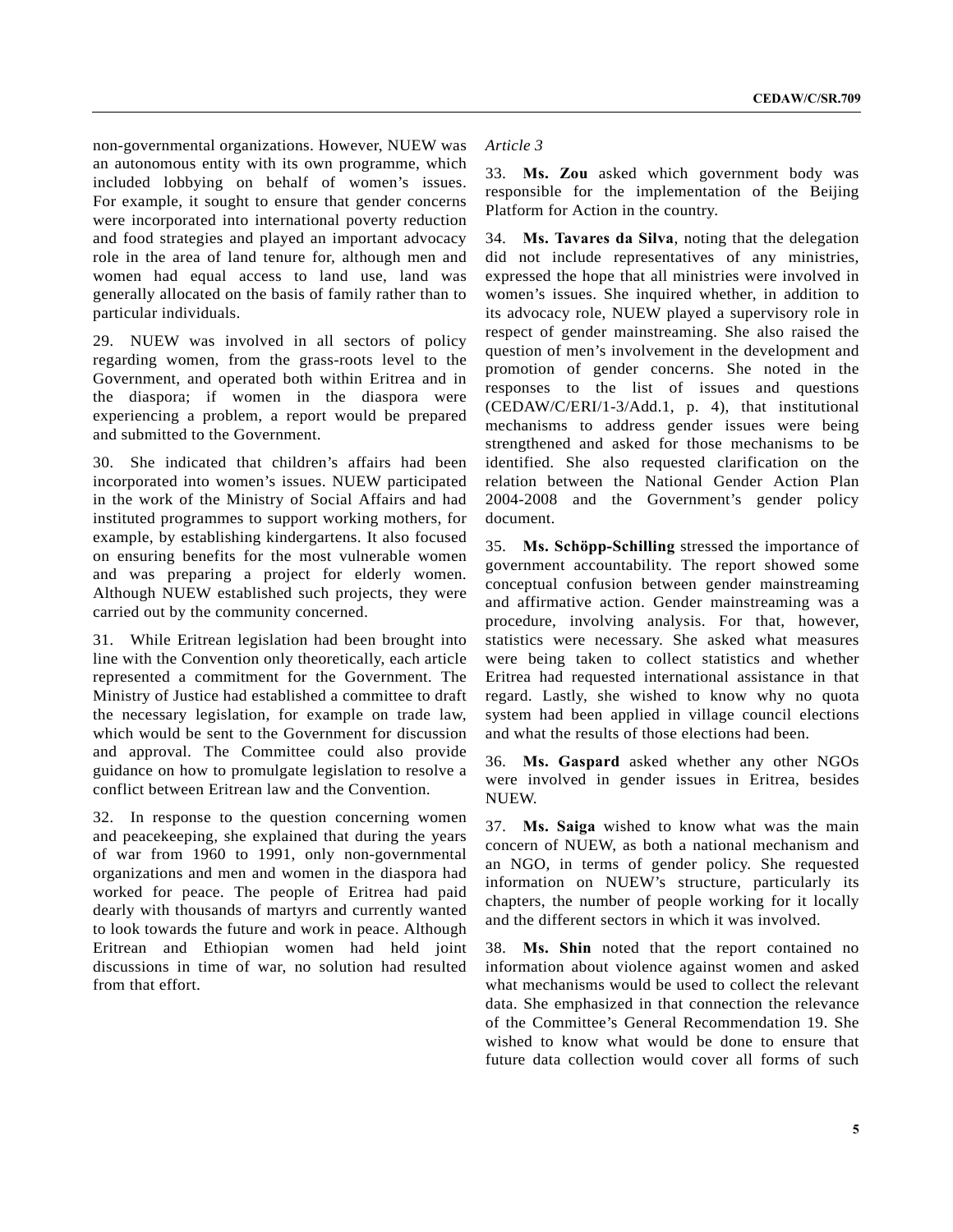violence, including rape, violence by members of the army and domestic violence; NUEW should use its extensive network to collect such information. She requested clarification as to how NUEW intended to discharge its research function.

39. **The Chairperson**, speaking in her capacity as a member of the Committee, asked about NUEW's strong link with Parliament. She wondered what the arrangement was and how it enabled responsibility to be placed on Government. She inquired whether there was any possibility of a significant budget for gender concerns that would help NUEW to operate.

40. **Ms. Gebreab** (Eritrea) said that NUEW had played a catalytic role; it examined Government policies from a gender perspective, engaged in lobbying where necessary, reported to Government any shortcomings noted and gave advice. It subcontracted where appropriate to consultants. It was consulted on multiple aspects of Government policy, including poverty reduction, food strategy, the Millennium Development Goals and the gender implications of educational action. While the delegation should have included representatives of both the Ministry of Education and the Ministry of Health that had not been possible, for technical reasons; however, a meeting had been held with the ministries and had focused on women's issues in all areas of Government policy. NUEW's views were reflected in several areas, as for instance in the country's reproductive health policy. A national gender research and resource centre had been proposed and measures were being planned to offer training in gender analysis. NUEW had chapters in the ministries, as well as in a number of organizations, and was actively involved in the development of women's networks through various professions and professional bodies. The Gender Action Plan had initially stopped at 2003 but had been extended through to 2008. The draft gender policy document had been discussed within NUEW and then presented to the relevant ministers, who had adopted it. Statistics were indeed required; the National Statistics Office was working to that end, particularly through the collection of genderdisaggregated data. A baseline survey on domestic violence was planned for 2007.

41. The National Parliament, of which she was a member, met for a specific period in the year. There was no conflict of interests with her work as the President of NUEW, a position to which she had been elected in 2003. The Government had recently agreed to increase its budget.

42. **Ms. Habtemariam** (Eritrea) said that Eritrea's struggle for independence had aimed to liberate not only the country but also the people, including from the evils of gender discrimination. Her generation was fully committed to that goal, which it was tackling from every possible direction.

#### *Article 5*

43. **Ms. Simms** said that there could be no compromise on women's issues. The question was whether the determination existed within Eritrean society to confront and challenge men. It was they who benefited from female genital mutilation and early marriage. It was necessary to sensitize not only women but also men and to deconstruct the patriarchy. Attention should also be given to the role of religious institutions. She wondered whether the greatest challenge before NUEW might not lie in the dynamic tension that always existed between Governments and NGOs.

44. **Ms. Dairiam**, noting that girls could be exempted — on grounds of marriage — from the national service required of all Eritrean citizens, but that they thereby ceased to be eligible for certain benefits, she asked whether a study had been carried out of the implications of that exemption for the economic and social status of women. She wished to know how many women were granted such an exemption and how it had affected them. She had heard that women suffered violence during national service and asked whether any action was planned to address the matter. Lastly, she inquired whether the recent passing of the National Statistics Act would facilitate data collection.

45. **Ms. Coker-Appiah** commended both the Government and NUEW for their commitment to improving the status of women, but expressed concern that discriminatory practices continued to exist. Associating herself with previous comments concerning the need to challenge stereotypes, she said that she was particularly worried by the delegation's earlier statement that some stereotypes were deeply entrenched, making it difficult for the Government to prohibit practices such as female genital mutilation and marriage regimes. While understanding the country's focus on changing attitudes rather than actually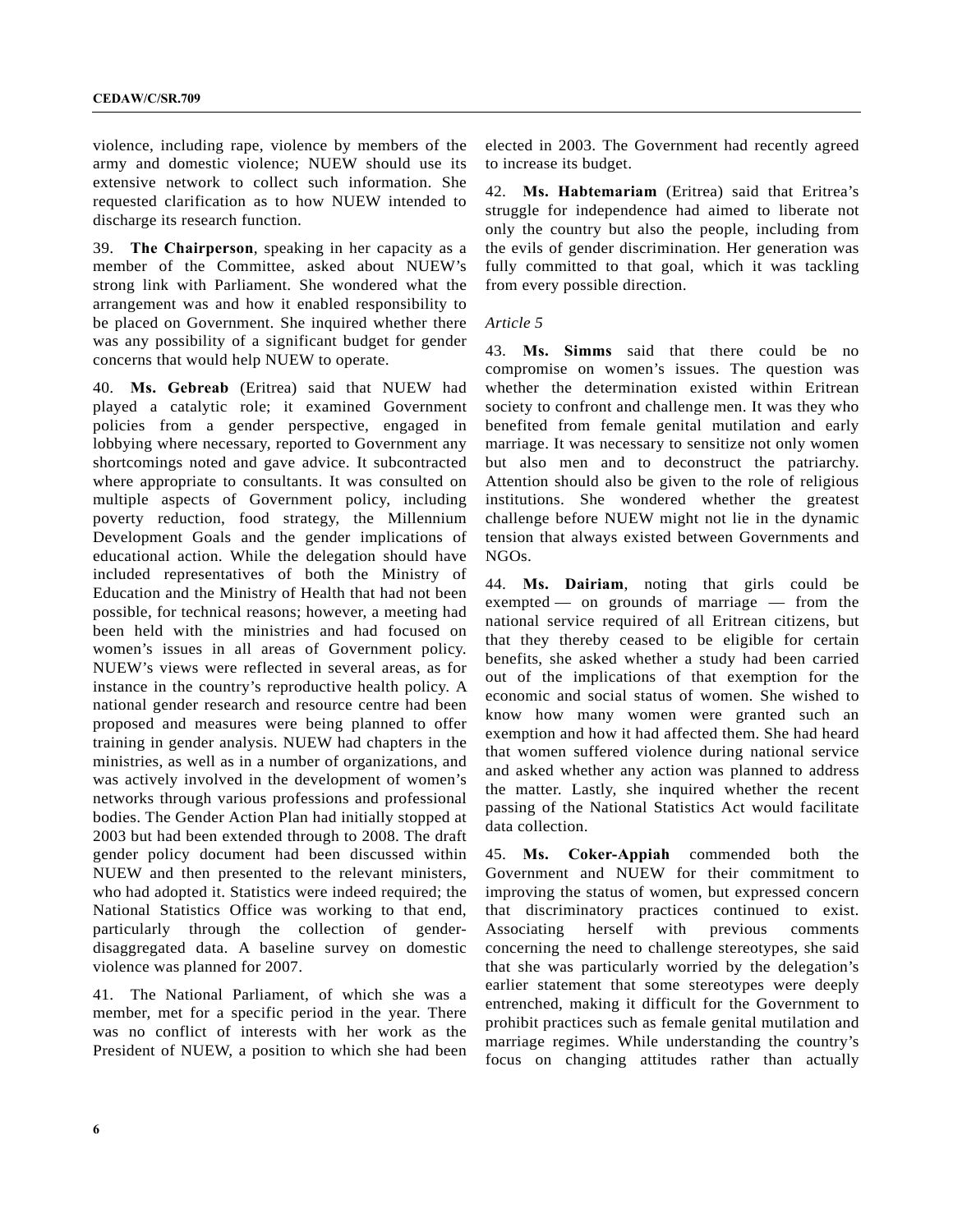prohibiting practices, she said that sometimes legislation was needed to eliminate discrimination. While it might be difficult to subject practitioners of female genital mutilation to imprisonment, sometimes it was the presence of the law that made people change their attitudes.

46. Second, she wished to know how effective the programmes had been in eliminating discrimination against women and whether any impact assessments were carried out.

47. **Ms. äimonović** said that the Committee would be interested to know whether Eritrea's report had been submitted to the Government and to Parliament.

48. In connection with article 5, the report indicated that it was very hard to change stereotypes. She had been particularly struck by the proverb "As a donkey has no horns, women have no hearts" (report, p. 10). She wished to know what specific measures were being taken to change such negative stereotypes.

49. **Ms. Tavares da Silva** said that sexist views seemed to be quite strong in Eritrea, despite the commitment and courage shown by women during the country's liberation struggle. The report provided very little information on what measures were being taken to change those views. According to the report (p. 10), the liberation struggle had given women an opportunity to assert themselves and challenge the status quo. That was often the case; however, once stability returned, the status of women tended to worsen again. She was curious to know whether that had happened in Eritrea. She would also be interested to know whether any awareness campaigns or strategies were in place to counteract harmful views and practices.

50. According to Eritrea's responses to the list of issues and questions (CEDAW/C/ERI/Q/1-3/Add.1, p. 6), one of the strategic objectives of the national gender action plan was to establish a programme to address and eradicate the cultural and traditional constraints that affected women's well-being and gender equality. However, the main reference was to education; the responses said nothing about changing harmful practices. Moreover the emphasis on "patient campaigning" (ibid., p. 13) as a means of combating female genital mutilation was quite disturbing. There was no place for patience where gross violations of fundamental rights were concerned. Should not, therefore, the interpretation of article 5 be more

proactive with regard to sexist prejudices and harmful practices that violated fundamental human rights?

51. **Ms. Gebreab** (Eritrea) said that while numbers were still relatively low, women now held administrative posts and, even in remote villages, were starting to speak up; stereotypes were, therefore, gradually disappearing. On education, 90 per cent of the participants in the Government's national literacy campaign were women. Steps were also being taken to bring women together so they could own land, thereby making them more independent and confident. The Government now believed that criminalizing the practice of female genital mutilation would be helpful and the matter was on the verge of being legislated. The Government had also invited the elderly, religious leaders and women to discuss the issue.

52. She acknowledged that married women missed out on certain benefits, such as eligibility for land allocation, if they did not do their national service. Muslim women living in remote villages were not pushed to take part in national service either. Such service was compulsory for all citizens, for women must participate equally in development if the country was to move forward. Regarding action taken to address violence against women during national service, she said that the law was strict in that regard; any woman who was a victim of harassment could report it to her employer, NUEW or any other administrative body and the appropriate action would be taken.

53. Lastly, she said that the report had been submitted to Government; it had also been discussed with women MPs, but not submitted to Parliament. NUEW would consider including that in its agenda.

#### *Article 6*

54. **Ms. Morvai** said that Eritrea could teach developed countries a lot regarding the sexual exploitation of women. She commended Eritrea's approach whereby prostitution was considered not as a profession but rather as something that women were forced into because of massive pressures, and should therefore be helped to exit, and urged it to share its experience with other countries, particularly those that sought to teach it. She wondered whether the delegation could provide information about the results of its programmes and whether any of them were